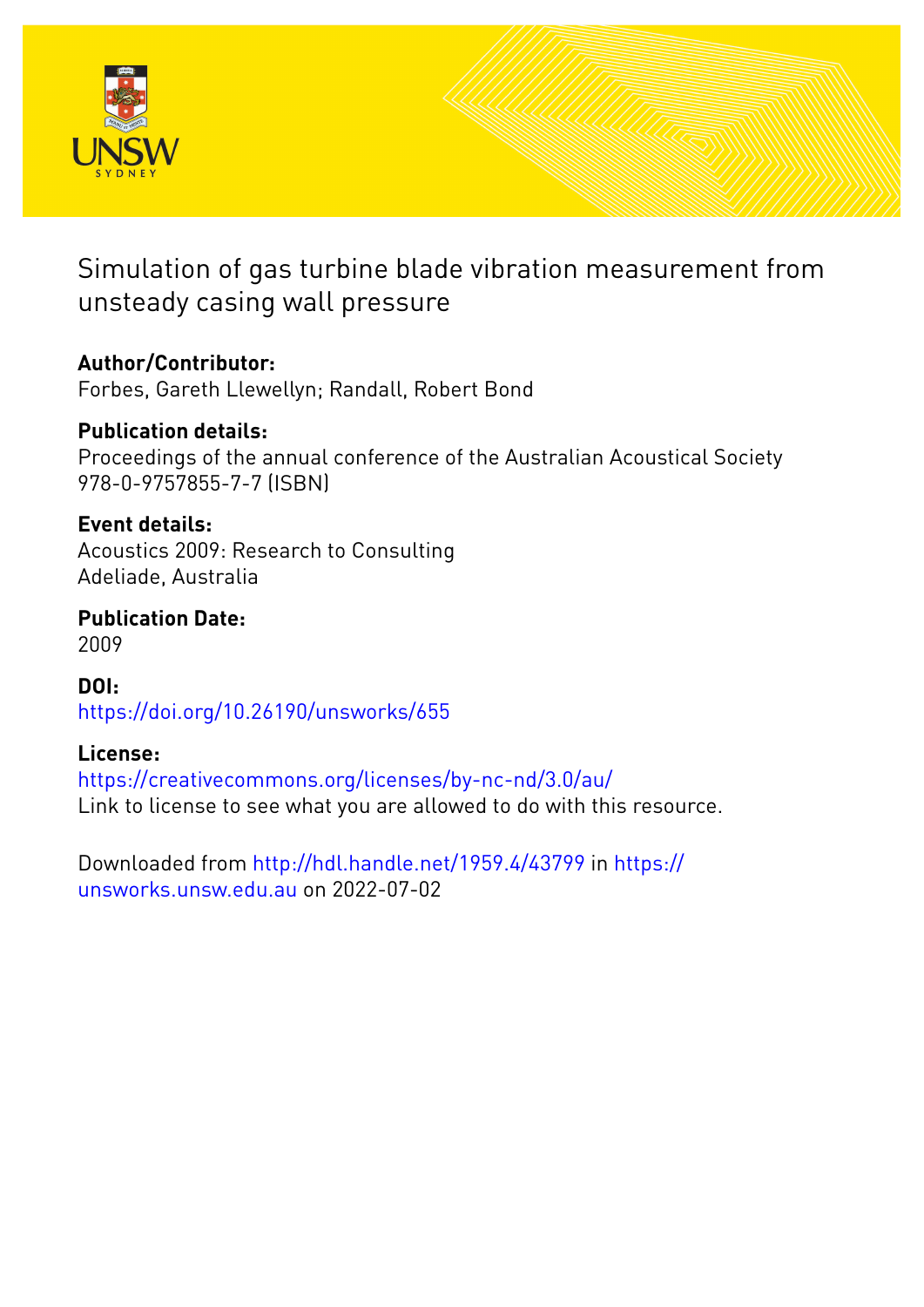# **Simulation of gas turbine blade vibration measurement from unsteady casing wall pressure**

### **Gareth L Forbes, Robert B Randall**

School of Mechanical and Manufacturing Engineering, University of New South Wales, Sydney, NSW, 2052, Australia

#### **ABSTRACT**

Non-contact measurement of gas turbine blade vibrations has made significant progress over recent years; however, there still exist some limitations in the current techniques available. Specifically with blade tip timing (BTT) methods, some of the limitations are: the requirement of a large number of sensors for each engine stage, difficulties in dealing with multiple excitation frequencies, and sensors being located in the gas path. An alternative technique is examined here, utilising the unsteady casing wall pressure, which has the potential to rectify some of these limitations. Analytical simulation of the internal casing wall pressure is derived, for the situation with rotor blades undergoing forced vibration. The amplitude of the blade forced vibrations is then reconstructed from the simulated unsteady casing wall pressure, with results showing the robustness of the method to sensor location, measurement noise and a limited number of sensors.

#### **INTRODUCTION**

Gas turbine blade vibration measurement is motivated by the desire to acquire two principal pieces of information, either the blade's forced vibration magnitude and frequency, or to estimate the modal parameters of the blade. The impetus for this information is generally driven, respectively, by the need for knowledge of high cycle fatigue (HCF) estimates for blade life, or the use of blade modal parameter values for condition monitoring of the blades.

Measurement of blade vibration can be done directly with the attachment of strain gauges to the blade surface, however the attachment of sensors to all blades is never desirable, and is certainly not practical outside of the design stage. This is due not only to the cost of instrumenting each blade, but also because of the complexities of bringing the measured signals to an external monitoring device. This needs to be done either with the use of slip rings or using a wireless telemetry system. Strain gauges are also located on the working engine surface areas such that they affect the aerofoil surface, and are exposed to the harsh internal engine environment, this not being conducive to sensor longevity.

Such are the difficulties of direct measurement of blade vibration, non-contact blade vibration measurement has been sought, with BTT methods showing the most promise and receiving research attention since the 1970's. Despite the promise of BTT methods they are still not without limitations or shortcomings four decades after their initial use. BTT is used in two different formats, being:

- (i) Indirect methods where the blade displacement is measured while the engine speed is swept over a range such that a blade excitation frequency traverses a blade mode natural frequency. Estimates can then be made of the amplitude and natural frequency of the mode that is being excited. This was the original method of BTT, which used a single probe. A more recent advance in indirect measurement is the two parameter plot method developed by (Heath, 2000).
- Australian Acoustical Society 1 (ii) Direct BTT methods require constructing the sinusoidal forced displacement of a blade from the use of four or more probes. This method fits a sine wave to the meas-

ured data, with various methods of least square estimates of the fit used to minimise the effect of noise as is outlined by (Carrington et al., 2001). Also highlighted in (Carrington et al., 2001) was the effect that the spacing of the probe location, PSR, has on the sine wave it is able to estimate; for instance it was shown that if all probes were located within less than 30% of the wavelength of the fitted wave, poor data fits can be expected. To counteract the effect of the PSR, more than the minimum of four probes are used in more recent evolutions of this method. Some recent work which has shown the use of BTT methods to predict the displacement of blades, as compared to strain gauge measurements, is that of (Knappett and Garcia, 2008). This work showed that the estimated blade displacement from eight optical probes was in very good correlation with extrapolated strain gauge measurements applied to an FE model of the blades, for a single dominant excitation frequency, known in advance, and with well separated modes.

Another interesting recent alternative for non-contact measurement of blade vibrations is the use of a radar probe located in the casing periphery shown in the work of (Platt and Jagodnik, 2009). Good correlation was shown in the results when compared to strain gauge measurements on an experimental test engine. However, this technique, to date, is lacking in the presentation of sufficient technical detail to be able to follow up the results.

It was recently proposed by (Forbes and Randall, 2007) that blade vibration would have an effect on the casing wall pressure. Here, a simulated blade natural frequency was estimated by varying the rotation speed such that the blade excitation traversed the blade natural frequency and observing the increase in casing wall pressure frequency at harmonics of shaft speed. Unsteady casing wall pressure measurements have been used before this in an attempt to correlate blade condition with the pressure profile surrounding the blade, as in the following works (Mathioudakis et al., 1991, Dedoussis et al., 1994, Aretakis et al., 1998, Stamatis et al., 1997). This previous work had success in finding blade faults which affect the geometric periodicity of the blade passage pressure, such as a twisted blade. This causes changes in both the time passage of pressure past a certain measurement point and also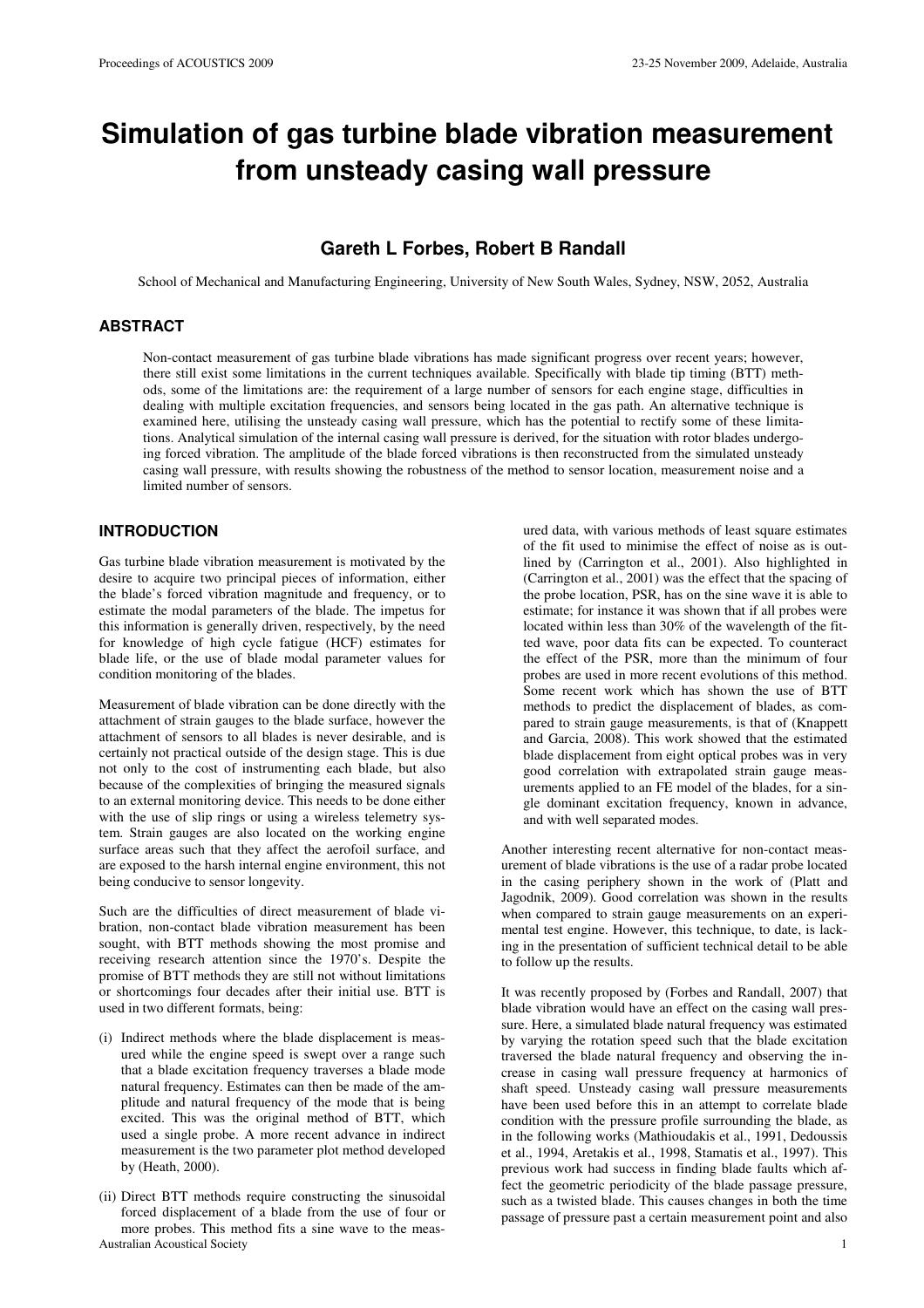increases discrete harmonics of shaft speed in the pressure spectrum. Fault signatures were developed for a commercial gas turbine with seeded faults in (Mathioudakis et al., 1991). Some numerical analysis with increasing complexity was also shown to be able to deduce changes in the unsteady casing wall pressure and provide reliable fault signatures in (Dedoussis et al., 1994, Aretakis et al., 1998). Adaptive fluid dynamic modelling was eventually found to be able to predict the actual cascade geometric shapes from measured pressure signals producing reasonable estimates of blade altered geometry.

It is proposed in the work presented here that the pressure at the casing wall surface not only contains information about the static pressure profile around the blade, but the blade motion itself will alter the rotating pressure profile, such that the static pressure profile will follow the blade motion and will modulate the pressure profile of a blade. It is the phase demodulation of this pressure that will be able to give a measure of the blade motion amplitude at a given excitation frequency. Exploiting this change in casing wall pressure at harmonics of shaft speed, due to blade vibration, can thenprovide an alternative to BTT methods. It will be shown that this alternative has the potential to overcome the limitations on the number of sensors needed, and robustness to measurement noise. With some further work, it could be extended to the replacement of the pressure sensors with external casing accelerometers, then reducing any need for the sensor to be placed in the gas flow path.

#### **BLADE PRESSURE PROFILE AND BLADE MOTION**

If a blade is excited by one single dominant discrete frequency, then the motion of the blade tip for the 'r<sup>th</sup>' blade can be stated, without lose of generality, as:

$$
x(t)_{r} = X_{k} \sin(k\Omega(t) + \gamma_{k})
$$
\n(1)

For the case of synchronous vibration in a gas turbine, 'k' is a positive integer and is often referred to as the engine order of excitation. If the blades have well separated modes and the excitation lies relatively close to one of the natural frequencies then  $X_k$  and  $\gamma_k$  can found from the solution of the forced vibration of the single degree of freedom system for the mode of interest.

With the assumption that the time averaged pressure profile around any blade is constant, the pressure profile around any blade can be described by a harmonic series, given by:

$$
P_r = \text{Re}\left\{\sum_{i=0}^{\infty} A_i P e^{i i [\theta + \Omega(t) + \alpha_r + \gamma_i]} \right\}
$$
 (2)

Where  $j = \sqrt{-1}$  and  $A_i$  and  $\gamma_i$  are the amplitude and phase of the corresponding Fourier series. It is seen that equation (2) is a rotating wave form of any shape depending on the selected Fourier series co-efficients of  $A_i$ ,  $\gamma_i$  and initial phase offset of  $\alpha_r$ . For instance in Figure 1 a pressure profile shape is plotted, consisting of a raised cosine which spans one half blade spacing before and after each blade, for 6 rotor blades.

If we now make the assumption that the pressure profile around one blade follows the motion of that blade when it vibrates around its equilibrium position, then the pressure profile for the 'r<sup>th</sup>' blade will be modulated by the blade mo-

tion  $x(t)$ , such that the pressure profile can now be written as:

$$
P_r = \text{Re}\left\{\sum_{i=0}^{\infty} A_i P e^{j i (\theta + \Omega(t) + x(t), +\alpha_r + \gamma_i)}\right\}
$$
(3)

#### **Figure 1** Schematic of simple first harmonic pressure distribution for a 6 bladed arrangement without blade motion

If we implement the Laurent power series expansion of an exponential function in terms of Bessel functions:

$$
e^{x/2(t-1/t)} = \sum_{n=-\infty}^{\infty} J_n(x)t^n
$$
 (4)

then it can be seen that  $P_r$  is in the form of equation (4), such that  $P_r$  can now be written as:

$$
P_r = \text{Re}\left\{\sum_{i=0}^{\infty} A_i P e^{ji[\theta + \Omega(t) + \alpha_r + \gamma_i]} \sum_{n=-\infty}^{\infty} J_n(iX_k) e^{jn[k\Omega(t) + \gamma_k]}\right\}
$$
(5)

Now taking the real part for all harmonics

$$
P_r = \sum_{i=0}^{\infty} \sum_{n=-\infty}^{\infty} A_i P J_n(iX_k) \cos \left[ \frac{i(\theta + \Omega(t) + \alpha_r + \gamma_i)}{+n(k\Omega(t) + \gamma_k)} \right] (6)
$$

As the measured pressure at the casing wall, mathematically represented in equation (6), is a phase modulated signal, then phase demodulation would result in obtaining information about the modulating frequency i.e.  $x(t)$ <sub>r</sub> and the tip deflec-

tion  $X_k$ . However, a signal of the type as in equation (6) violates some assumptions for conventional demodulation techniques. For conventional phase demodulation the maximum modulation frequency must be at least less than half the carrier frequency to avoid aliasing. It can be seen that for the internal pressure signal this assumption will never be satisfied as multiple carrier frequencies exist at harmonics of shaft speed with the modulating frequency itself also a multiple of shaft speed. How to overcome the aliasing and demodulation of a signal of this type will be shown in the next section.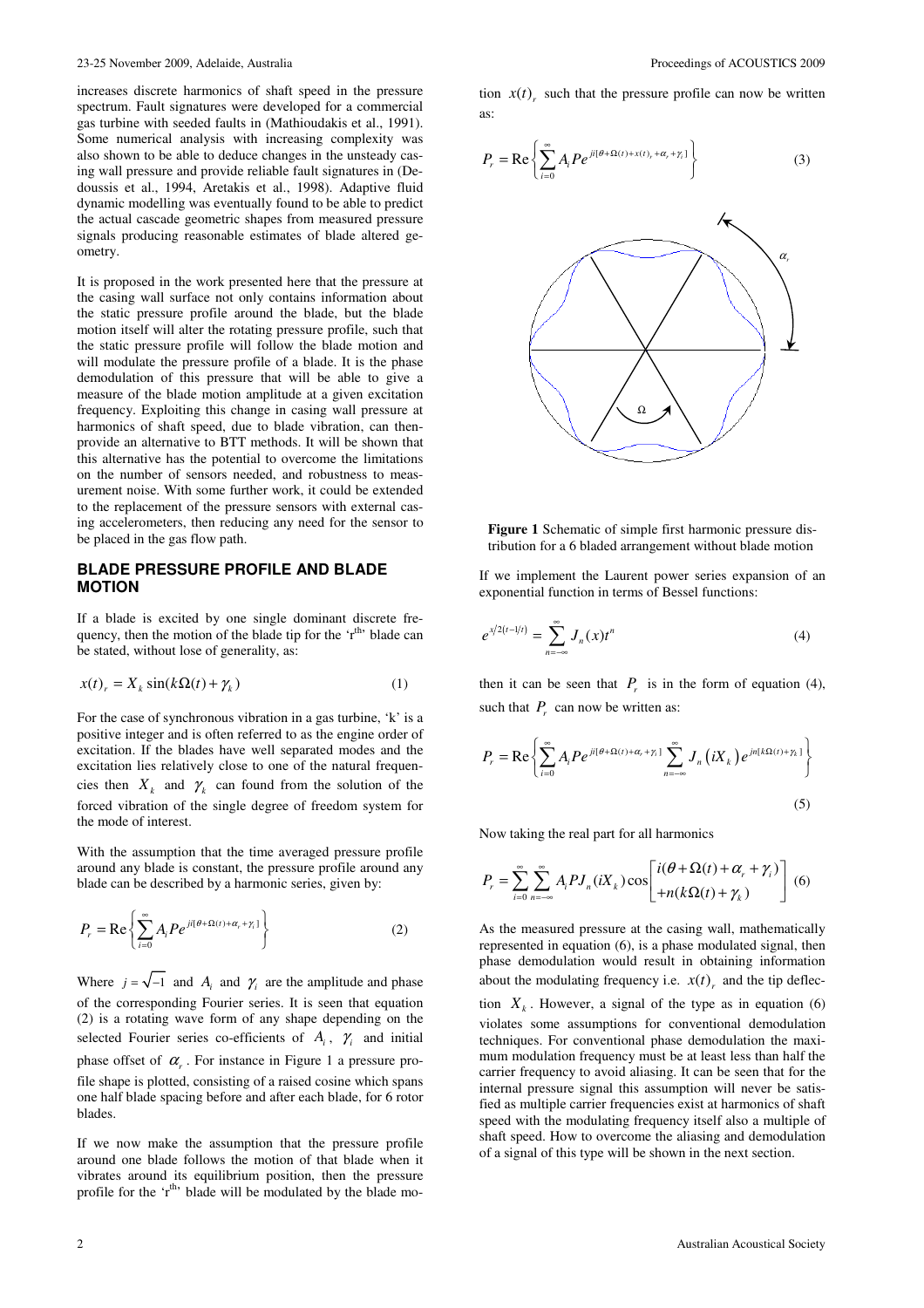#### **PRESSURE SIGNAL DEMODULATION**

If we look at the special case of  $k = s$ , where s is the number of stator blades, and  $\gamma_k = 0$ , therefore:

$$
k\Omega = s\Omega = \omega_{\text{spf}}
$$

For illustration, if we also limit  $i < s$  then we can see the spectrum of the pressure signal will be a sum of discrete harmonics of 'i' with sets of sidebands at  $\pm \omega_{\rm opt}$ . For instance the frequency at  $\Omega$  will be made up of a component from  $\Omega$  and  $-(s-1)\Omega + \omega_{\text{opt}}$ , see Figure 2.



**Figure 2** Discrete spectrum for carrier frequencies 'i' and modulating sidebands  $\pm \omega_{\text{spf}}$ .

Values of the measured pressure signal spectrum can be taken at frequency locations of  $\Omega$ ,  $\omega_{\text{spf}} - \Omega$ ,  $\omega_{\text{spf}} + \Omega$ , these being respectively  $y_1, y_{s-1}, y_{s+1}$ .

$$
y_{1} = A_{1}PJ_{0}(X_{s}) + A_{(s-1)}PJ_{-1}[(s-1)X_{s}]
$$
  
\n
$$
y_{s-1} = A_{1}PJ_{-1}(X_{s}) + A_{(s-1)}PJ_{0}[(s-1)X_{s}]
$$
  
\n
$$
y_{s+1} = A_{1}PJ_{1}(X_{s}) + A_{(s-1)}PJ_{-2}[(s-1)X_{s}]
$$
\n(7)-(9)

 $A_1 P, A_{(s-1)} P, X_s$  are all unknowns. Now writing equations  $(7)-(9)$  in matrix form:

$$
y = Dx \tag{10}
$$

$$
\mathbf{y} = \begin{bmatrix} y_1 & y_{s-1} & y_{s+1} \end{bmatrix}^T \qquad \qquad \mathbf{x} = \begin{bmatrix} A_1 P \\ A_{(s-1)} P \end{bmatrix} \tag{11)-(12)}
$$

$$
\mathbf{D} = \begin{bmatrix} J_0(X_s) & J_{-1}[(s-1)X_s] \\ J_{-1}(X_s) & J_0[(s-1)X_s] \\ J_1(X_s) & J_{-2}[(s-1)X_s] \end{bmatrix}
$$
(13)

Although (10) is not linear, it is linear for any value of  $X<sub>s</sub>$ and can be solved by the linear least squares optimization of the over-determined system of equations (11)-(13). The estimate for the unknown co-efficients at any value of  $X<sub>s</sub>$  is given by, in the least squares sense: (Handel, 2000)

$$
\hat{\mathbf{x}} = (\mathbf{D}^{\mathrm{T}} \mathbf{D})^{\mathrm{T}} \mathbf{D}^{\mathrm{T}} \mathbf{y}
$$
 (14)

To find the optimal value of  $X<sub>s</sub>$  to fit the system of equations the non-linear least squares grid search is undertaken to maximise  $g(x)$  (Handel, 2000), where

$$
g(x) = \mathbf{y}^{\mathrm{T}} \mathbf{D} (\mathbf{D}^{\mathrm{T}} \mathbf{D})^{\mathrm{T}} \mathbf{D}^{\mathrm{T}} \mathbf{y}
$$
 (15)

A signal, of the type expressed in equation (6), that does not conform to the general requirements of conventional phase demodulation is therefore able to be demodulated with a nonlinear least squares grid search fit of the spectrum.

#### **General solution**

For generality the phase offset angle,  $\gamma_k$ , of the driving frequency cannot be assumed to be zero, but will also be an unknown parameter; this causes the solution of the least squares non-linear grid search to be a function of two parameters, being  $X_k$  and  $\gamma_k$ .

In general, the co-efficients and angle of the spectrum at the 't<sup>th'</sup> multiple of shaft speed can be shown to be:

$$
\operatorname{Re}(y_{t}) = \sum_{z=0}^{z_{\text{max}}} \begin{cases} A_{e} P C J_{h} (eX_{k}) \cos[\,abs(h)\,\gamma_{k}\,] \\ -\phi A_{e} P S J_{h} (eX_{k}) \sin[\,abs(h)\,\gamma_{k}\,] \end{cases} \tag{16}
$$

$$
\operatorname{imag}(y_{t}) = \sum_{z=0}^{z_{\text{max}}} \begin{cases} \phi d A_{e} P C J_{h} (eX_{k}) \cos[\,abs(h)\,\gamma_{k}\,] \\ +d A_{e} P S J_{h} (eX_{k}) \sin[\,abs(h)\,\gamma_{k}\,] \end{cases} \tag{17}
$$

where  $z_{\text{max}}$  is the number of columns in **D** and

$$
C = \cos(e\alpha_r)
$$
  
\n
$$
S = \sin(e\alpha_r)
$$
  
\n
$$
\text{mod}(t - z, k) = 0 \begin{cases} e = z - 1 \\ h = (t - z) / k \end{cases}
$$
  
\n
$$
\text{mod}(t + z, k) = 0 \begin{cases} e = z - 1 \\ h = -(t + z) / k \end{cases}
$$
  
\n
$$
t = z \begin{cases} e = z - 1 \\ h = 0 \end{cases}
$$
  
\n
$$
else \begin{cases} e = 0 \\ h = 0 \end{cases}
$$
  
\n
$$
\phi = \text{sign}(h)
$$
  
\n
$$
d = \text{sign}(e + hk)
$$

#### **PRESSURE SIGNAL DEMODULATION WITH LIMITED FREQUENCY CONTENT**

Observing equation (13) it can seen that in order to solve the least squares problem the number of columns in **D** must be greater than the number of rows, or in other words the amount of observable measurements in equation (11) must be large enough that the last observable measurement contains no information from the carrier frequencies. If we now introduce a small amount of white noise to the signal,  $SNR = 80$ , see Figure 3, then the sidebands begin to be buried in noise by the  $20<sup>th</sup>$  shaft speed harmonic. In reality, the number of carrier harmonics may not only be significantly larger than the amount of shaft speed harmonics not affected by noise but their number is also unknown.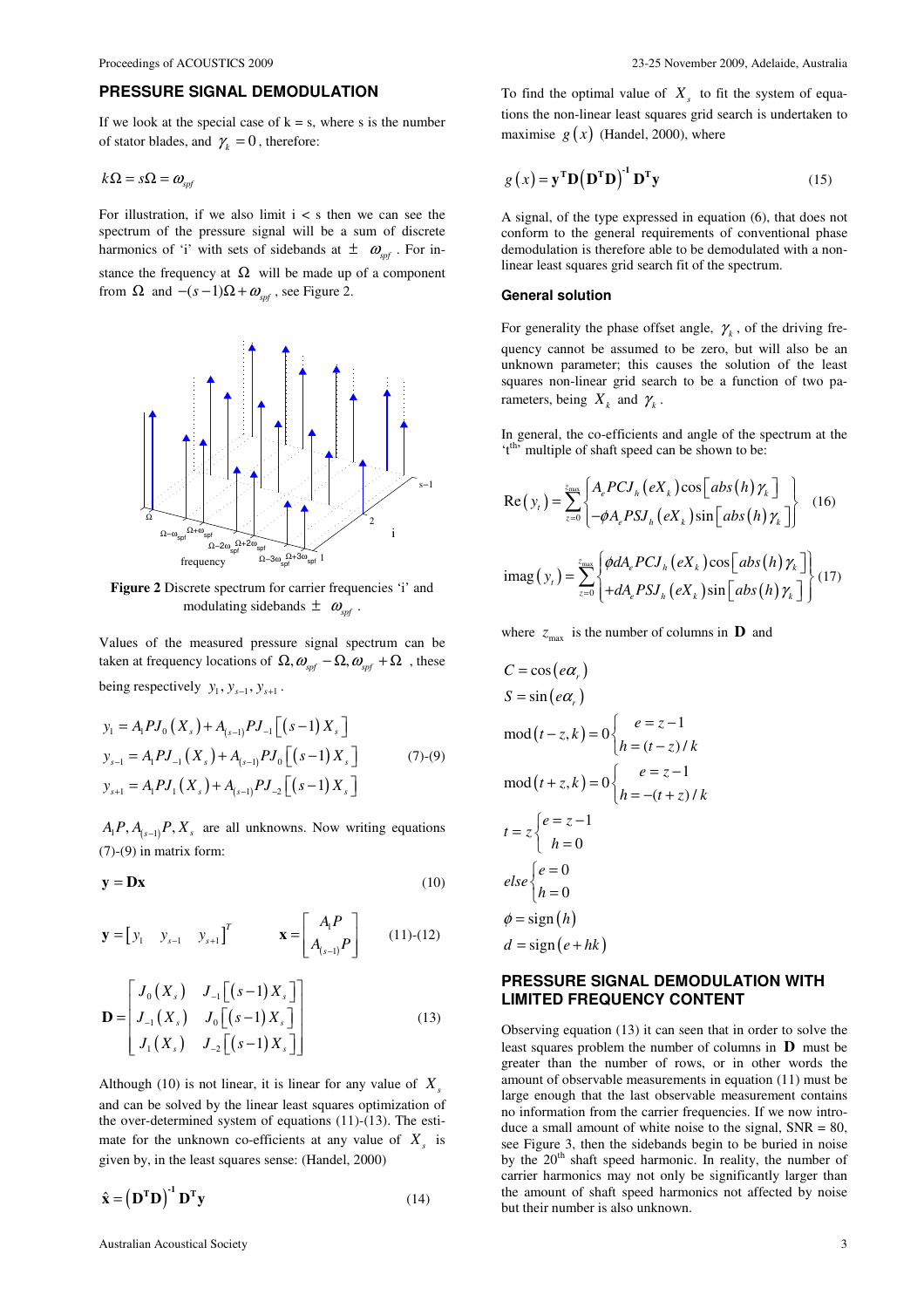As the introduction of noise is unavoidable, some way of using only the initial shaft speed harmonics, which are much less noise affected, is needed. This can be done by exploiting the signal from another measurement location at a 90 degree offset from the first. Adding the initial signal with another signal at a 90 degree offset will then create a new pressure signal,  $\hat{P}_r$ , with every fourth shaft speed harmonic removed, starting at the second harmonic i.e.  $i = 2, 6, 10$  etc. see equation (20). This can be explained with a simplified example.

Creating a signal with the parameters given in Table 1, if we consider all harmonics of shaft speed up to the largest carrier frequency harmonic, in this case 24, then the size of **D** will have to have 24 columns and at least 25 rows, shown in equation (23). Reconstructed in equation (18) are the contributions to the casing wall pressure spectrum at the zero frequency.

**Table 1** Parameter values for example 1, using a limited frequency range for demodulation.



**Figure 3** Spectrum of the casing wall pressure with values from Table 1.

$$
y_o = J_o(0X_s) A_o P + J_{-1}(6X_s) A_6 P
$$
  
+
$$
J_{-2}(12X_s) A_{12} P + J_{-3}(18X_s) A_{18} P...
$$
 (18)

For the above example

$$
y_o = A_o P - 0.03A_6 P + 0.0018A_{12}P
$$
  
-0.00012A<sub>18</sub>P... (19)

It is evident that the influence of increasing carrier harmonics becomes increasingly insignificant, and the rate at which

increasing carrier harmonics become insignificant is a function of the magnitude of  $X<sub>s</sub>$ . If we truncate the series so that only the first 10 carrier frequencies are taken into account, this allows for at least the first two terms in the series to be present, and also taking measurements at the first 10 shaft speed harmonics, then we will now have a 10 x 10 square matrix, **D** . For the system to be solved, as previously, then the system needs to be over-determined, so some columns need to be removed. It is seen that if we add a version of the signal measured at a 90 degree offset to the original this will remove the all the contributions at the 2, 6, 10, 14 etc shaft speed harmonics, therefore removing columns 2 and 6 in this example. This creates a new set of equations to be solved,  $\hat{\mathbf{D}}$ and  $\hat{\mathbf{x}}$ , see equations (24) - (27), which are now overdetermined and can be solved, as previously, in the least squares sense to estimate  $X<sub>s</sub>$  from only the first 10 shaft speed harmonics. It should be noted that if the modulating frequency is a multiple of 4, then both the columns and rows that are multiples of 4 will be removed, such that the system of equations will not be over-determined and can not be solved in the least squares sense. If a probe was spaced at another location, say a 60 degree offset, then the same method could now be used for a modulating frequency with a multiple of 4, with deletion of every sixth row creating an over-determined system of equations again.

$$
\hat{P}_r = \text{Re}\left\{\sum_{i=0}^{\infty} A_i P e^{j i \left[\Omega(t) + \alpha_r + \gamma_i\right]} \sum_{n=-\infty}^{\infty} J_n(iX_s) e^{j n \left(s \Omega(t) + \gamma_k\right)} \right\} + \sum_{i=0}^{\infty} A_i P e^{j i \left[\pi/2 + \Omega(t) + \alpha_r + \gamma_i\right]} \sum_{n=-\infty}^{\infty} J_n(iX_s) e^{j n \left(s \Omega(t) + \gamma_k\right)} \right\}
$$
\n(20)

$$
\mathbf{y} = \begin{bmatrix} \text{Re}(y_0) \\ \vdots \\ \text{Re}(y_{25}) \end{bmatrix} \qquad \mathbf{x} = \begin{bmatrix} A_o P \\ \vdots \\ A_{24} P \end{bmatrix} \qquad (21)-(22)
$$

$$
\mathbf{D} = \begin{bmatrix} J_0(0X_s) & 0 & \cdots & 0 & J_{-4}(24X_s) \\ 0 & J_0(X_s) & \cdots & J_{-4}(23X_s) & 0 \\ \vdots & \vdots & \ddots & \vdots & \vdots & \vdots \\ 0 & 0 & \cdots & 0 & J_0(24X_s) + J_{-8}(24X_s) \\ 0 & J_4(X_s) & \cdots & J_{-8}(23X_s) & 0 \end{bmatrix}
$$
(23)

$$
\mathbf{y} = \hat{\mathbf{D}}\hat{\mathbf{x}} \qquad \qquad \mathbf{y} = \begin{bmatrix} \text{Re}(y_0) \\ \vdots \\ \text{Re}(y_9) \end{bmatrix} \qquad (24)-(25)
$$

$$
\hat{\mathbf{x}} = \begin{bmatrix} A_o P & A_1 P & A_3 P & A_4 P & A_5 P & A_7 P & A_8 P & A_9 P \end{bmatrix}^T \tag{26}
$$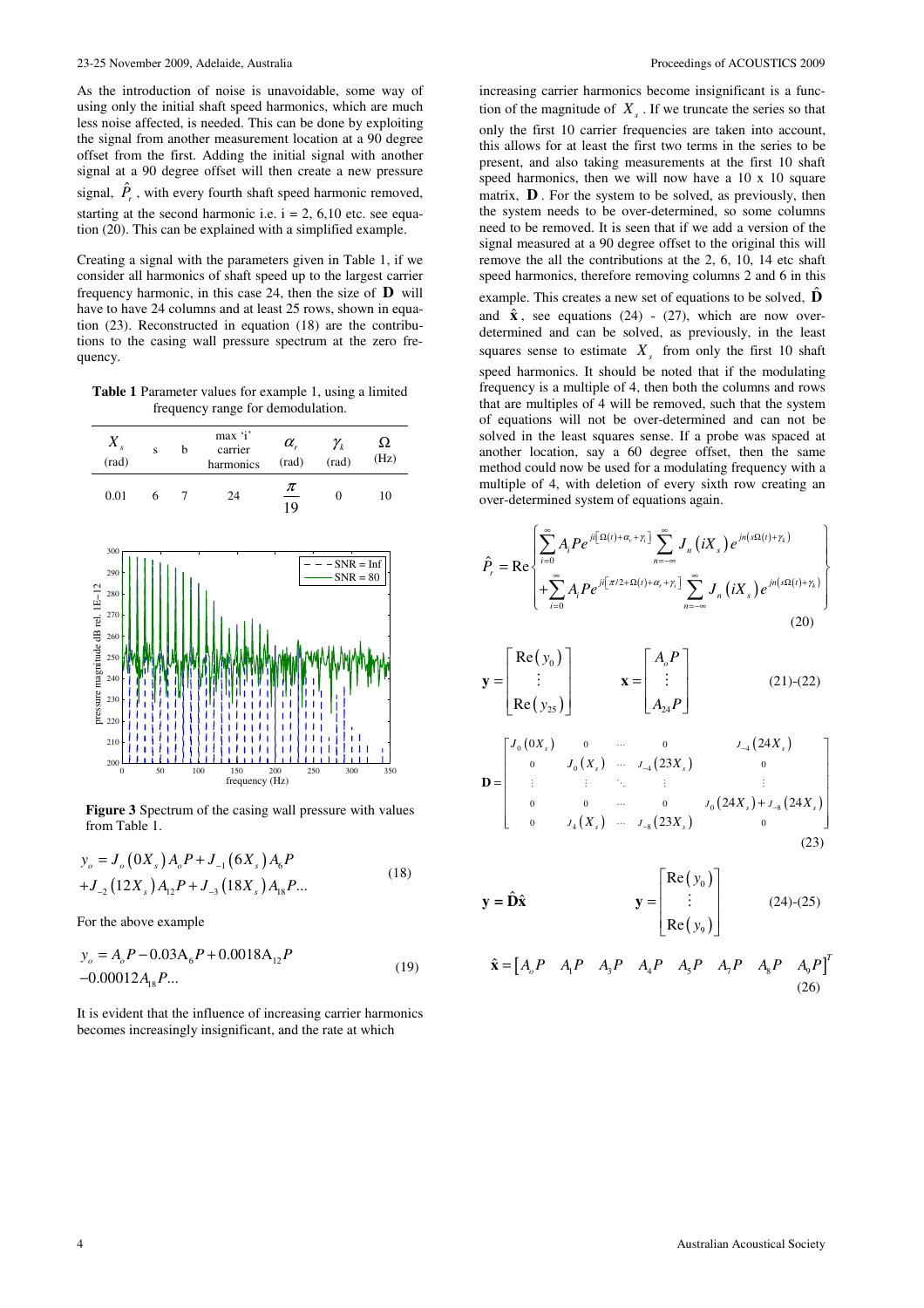$$
\hat{\mathbf{D}} = \begin{bmatrix}\nJ_{0}(0X_{s}) & 0 & 0 & 0 & 0 & 0 & 0 & 0 \\
0 & J_{0}(X_{s}) & 0 & 0 & J_{-1}(5X_{s}) & J_{-1}(7X_{s}) & 0 & 0 \\
0 & 0 & 0 & J_{-1}(4X_{s}) & 0 & 0 & J_{-1}(8X_{s}) & J_{-1}(9X_{s})+J_{-2}(9X_{s}) \\
0 & 0 & J_{0}(3X_{s})+J_{-1}(3X_{s}) & 0 & 0 & 0 & 0 & 0 \\
0 & 0 & 0 & J_{0}(4X_{s}) & 0 & 0 & J_{-2}(8X_{s}) & 0 \\
0 & J_{-1}(X_{s}) & 0 & 0 & J_{0}(5X_{s}) & J_{-2}(7X_{s}) & 0 & 0 \\
0 & 0 & 0 & 0 & 0 & 0 & 0 & 0 \\
0 & J_{1}(X_{s}) & 0 & 0 & J_{-2}(5X_{s}) & J_{0}(7X_{s}) & 0 & 0 \\
0 & 0 & 0 & J_{-2}(4X_{s}) & 0 & 0 & J_{0}(8X_{s}) & 0 \\
0 & 0 & 0 & J_{1}(3X_{s})+J_{-2}(3X_{s}) & 0 & 0 & 0 & J_{0}(8X_{s}) & J_{0}(9X_{s})J_{-3}(9X_{s})\n\end{bmatrix}
$$
\n(27)

#### **ADAPTIVE GRID REFINEMENT**

For the above example the estimates of the blade tip deflection converge as shown in Table 2 and in Figure 4, it can be seen that convergence is reached when the grid had 1024 points, although at all times the answer was at the closest grid point to the solution. Obviously the accuracy, at best, is only ever going to be within half a grid spacing, therefore the spacing should be small around the solution to give better accuracy but does not need to be so fine away from the solution for efficiency. An adaptive grid scheme is therefore implemented, which splits the parameter space into a specified number of segments, where the number of solution points is one greater than the number of segments. The least squares gird search algorithm is then run so that a solution estimate is found. The parameter space is now split into the same number of segments, except that now the upper and lower bounds on the parameter space is given by the two grid points adjacent to the current solution. This is shown in the schematic in Figure 5, with a solution grid of five points across the parameter space of 0:0.2. The actual solution is shown by the square. The least squares solution for the given grid spacing is shown by the diamond for each grid refinement.

**Table 2** Estimates of  $X_s$  for decreasing grid size. Grid is taken from 0:0.2, distance between grid points is 0.2/(grid spacing).

| Normalised Grid size | Grid spacing   | Estimate of $X_{\alpha}$ |  |
|----------------------|----------------|--------------------------|--|
|                      | $\mathfrak{D}$ |                          |  |
| っ                    |                |                          |  |
| 3                    | 8              |                          |  |
|                      | 16             | 0.0125                   |  |
| 5                    | 32             | 0.0125                   |  |
| 6                    | 64             | 0.0094                   |  |
|                      | 128            | 0.0094                   |  |
| 8                    | 256            | 0.0102                   |  |
| 9                    | 512            | 0.0102                   |  |
| 10                   | 1024           | 0.01                     |  |
|                      |                |                          |  |



**Figure 4** Convergence of  $X<sub>s</sub>$  estimate for increasing normalised grid spacing



**Figure 5** Schematic of adaptive grid refinement. Actual location of solution is shown by square  $\blacksquare$ , the solution grid is given by the black nodes. The least squares solution for the selected grid is given by the diamond.

#### **IMPLEMENTATION WITH MORE REALISTIC INPUT VALUES**

If we now take a more realistic example using the values as given in Table 3 we can use the first 10 shaft speed harmonics to estimate the modulation frequency amplitude and phase. The grid refinement scheme is shown in Figure 6 for the first three grid refinements across the parameter space for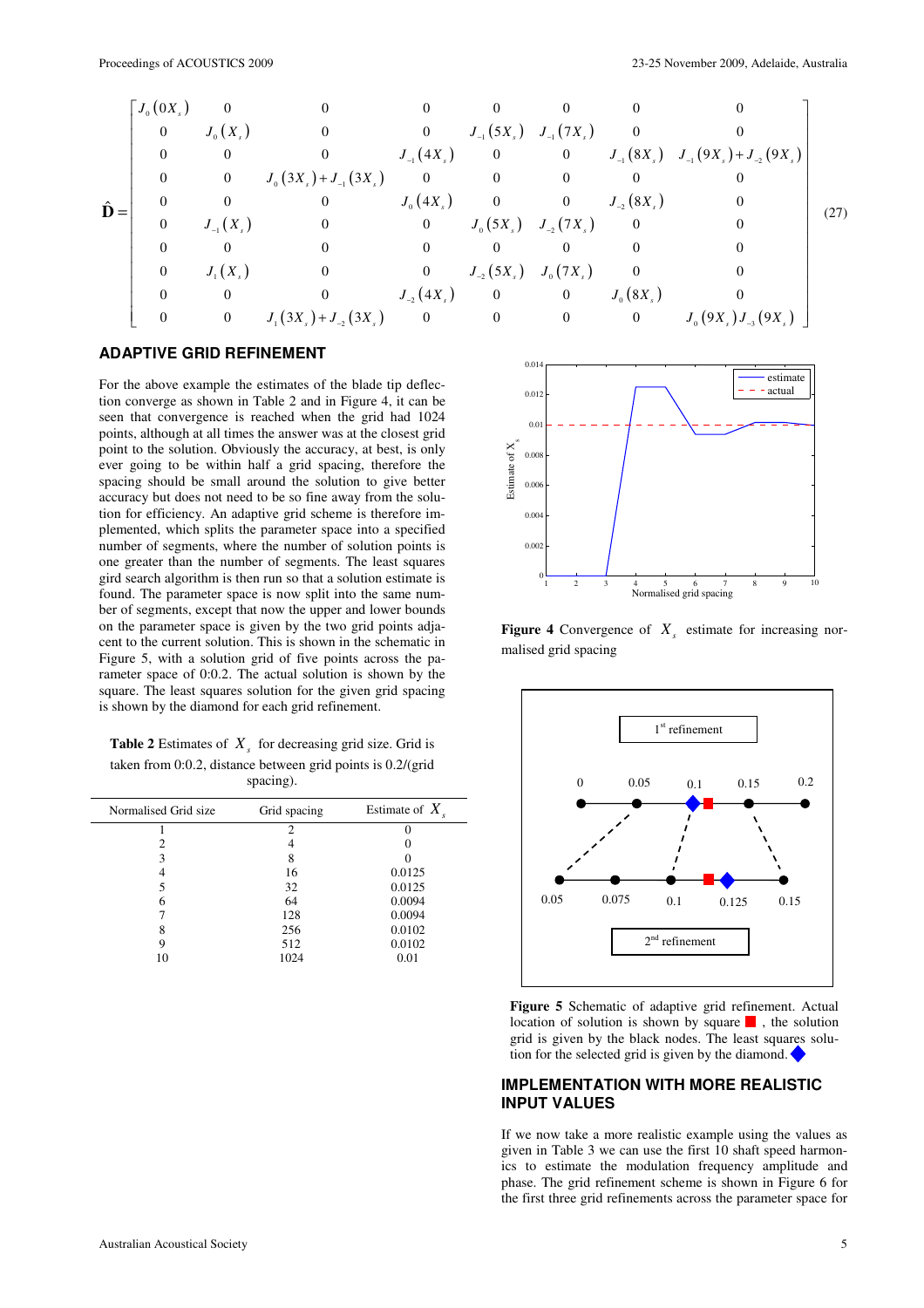both  $X_s$  and  $\gamma_k$ . The grid can be seen to be refining around the solution, with both the estimated value and the real values given. In Figure 7 and Figure 8 the convergence of the estimates of  $X_s$  and  $\gamma_k$  is shown for more grid refinement iterations, in this case grid refinement is stopped after 8 iterations. It can be seen that the estimate for  $X<sub>s</sub>$  converges on the actual value, as shown. However, the value for  $\gamma_k$  converges on an off-set value, and thus contains a bias. A bias is generally observed for all the estimates  $\gamma_k$  however the bias does not seem to have any significant impact on the estimate for  $X_s$  and as  $\gamma_k$  is not actually needed in these results, this bias does not seem to pose a problem.

**Table 3** Parameter values for example with more realistic input values.

| $X_{s}$<br>(rad) | S |    | max 'i'<br>carrier<br>harmonics | $\alpha_{\rm r}$<br>$\text{(rad)}$ | (rad)             | $\frac{\Omega}{\text{(Hz)}}$ | <b>SNR</b> |
|------------------|---|----|---------------------------------|------------------------------------|-------------------|------------------------------|------------|
| 0.01             | 6 | 19 | 48                              | π<br>19                            | $\frac{\pi}{\pi}$ | 10                           | $\infty$   |

Some more simulations were run with additional values for SNR, see Figure 9 - Figure 11, for the parameters given in Table 3. Results are also shown for differing values of *X<sup>k</sup>* and SNR, holding all the other parameters the same, as shown in each figure. The results show in general for SNR  $\geq$ 3,  $X_k$  is estimated within a 15% error for values of  $X_k =$ 0.01. For greater values of  $X_k$ , the estimate can be given with a smaller error for more noisy data, see Figure 12. Conversely smaller values of  $X_k$  will be less predictable in less noisy data, Figure 13.



**Figure 6** Estimates for  $X_s$  and  $\gamma_k$  for grid refinement up to 0.0031 and 0.0491 respectively.



**Figure 7** Convergence of  $X<sub>s</sub>$  estimate for increasing normalised grid spacing with parameters from Table 3. Actual value of  $X_s$  as shown.



**Figure 8** Convergence of  $\gamma_k$  estimate for increasing normalised grid spacing with parameters from Table 3. Actual value of  $\gamma_k$  as shown.



**Figure 9** Convergence of  $X_k$  estimate for increasing normalised grid spacing with parameters from Table 3 with increasing SNR as shown. Actual value of  $X_k$  as shown.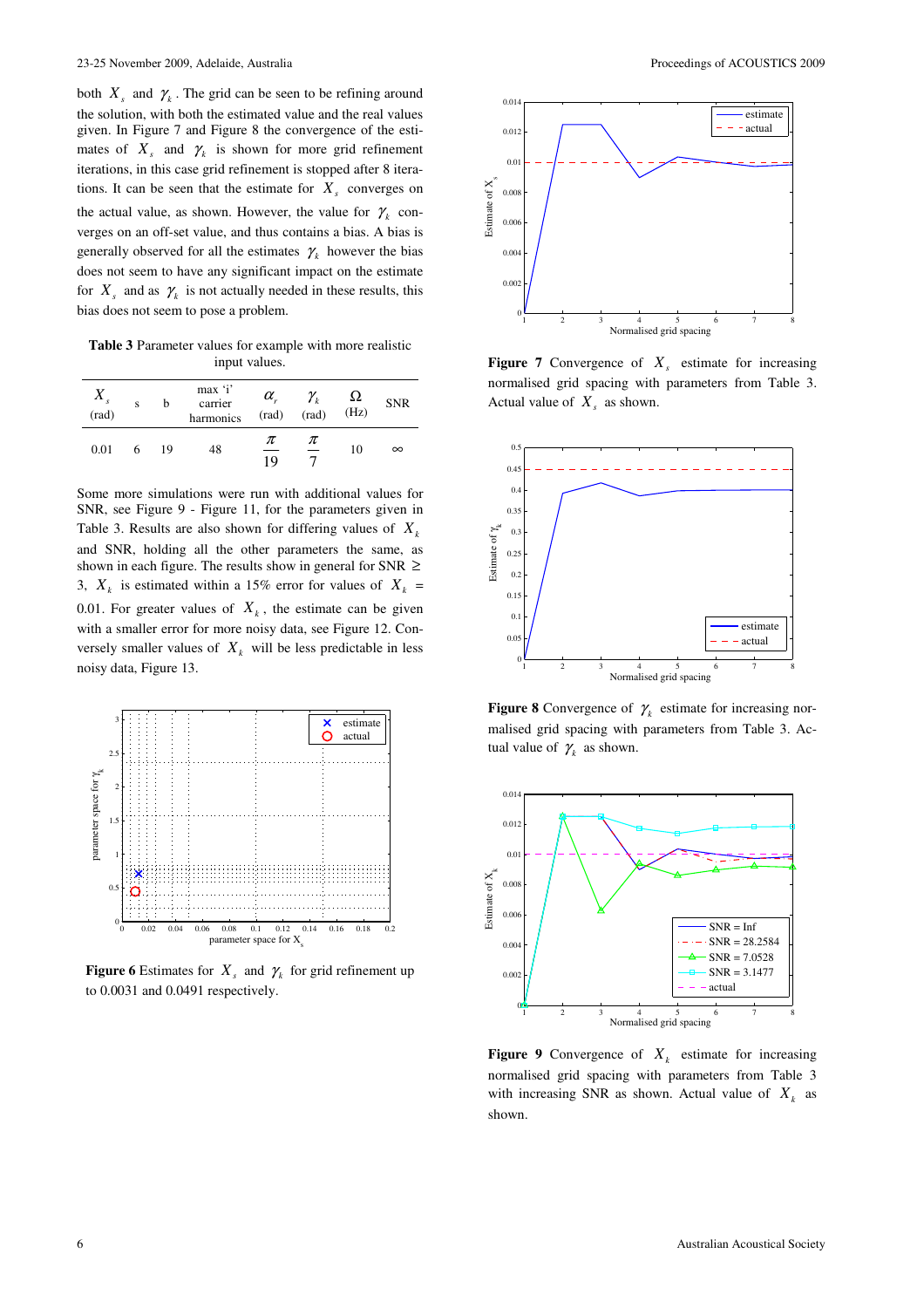

**Figure 10** Spectrum of pressure signal with parameters from Table 3 and  $SNR = 3.1$ .



**Figure 11** Time record of pressure signal with parameters from Table 3 shown is the noise free case and with a SNR  $= 3.1.$ 



**Figure 12** Convergence of  $X_k$  estimate for increasing normalised grid spacing with parameters from Table 3, with modified  $X_k$  as shown, and with increasing SNR as shown.



**Figure 13** Convergence of  $X_k$  estimate for increasing normalised grid spacing with parameters from Table 3, with modified  $X_k$  as shown, and with increasing SNR as shown.

#### **CONCLUSIONS**

Simulated internal pressure signals from a gas turbine with the inclusion of blade vibration, has been presented along with a novel method of demodulating the casing wall pressure to estimate the blade vibration amplitude given a known single dominant driving frequency with well separated blade modes. The method has shown, with the simulated values, a robustness to noise for small blade deflection values.

Some of the limitations currently on BTT methods have been shown to be removed with measurement of the casing wall pressure. Only a limited number of sensors is needed, and there is no limit on the probe spacing ratio. Some further research enabling the pressure measurements to be replaced with the measurement of casing vibrations would also allow the sensors to be located outside of the gas path, providing significant advantage.

#### **ACKNOWLEDGEMENTS**

Grateful acknowledgment is made for the financial assistance given by the Australian Defence Science and Technology Organisation, through the Centre of Expertise in Helicopter Structures and Diagnostics at UNSW.

#### **REFERENCES**

- Aretakis, N., Mathioudakis, K. & Dedoussis, V. (1998) *Derivation of signatures for faults in gas turbine compressor blading*. Control Engineering Practice, 6**,** 969-974.
- Carrington, I. B., Wright, J. R., Cooper, J. E. & Dimitriadis, G. (2001) *A comparison of blade tip timing data analysis methods*. Proceedings of the Institution of Mechanical Engineers, Part G: Journal of Aerospace Engineering, 215**,** 301-312.
- Dedoussis, V., Mathioudakis, K. & Papiliou, K. D. (1994) Numerical simulation of blade fault signatures from unsteady wall pressure signals. Hague, Neth, Publ by ASME, New York, NY, USA.
- Forbes, G. L. & Randall, R. B. (2007) Simulated Gas Turbine Casing Response to Rotor Blade Pressure Excitation. *5th Australasian Congress on Applied Mechanics.* Brisbane, Australia.
- Handel, P. (2000) *Properties of the IEEE-STD-1057 fourparameter sine wave fit algorithm*. IEEE Transactions on Instrumentation and Measurement, 49**,** 1189-93.